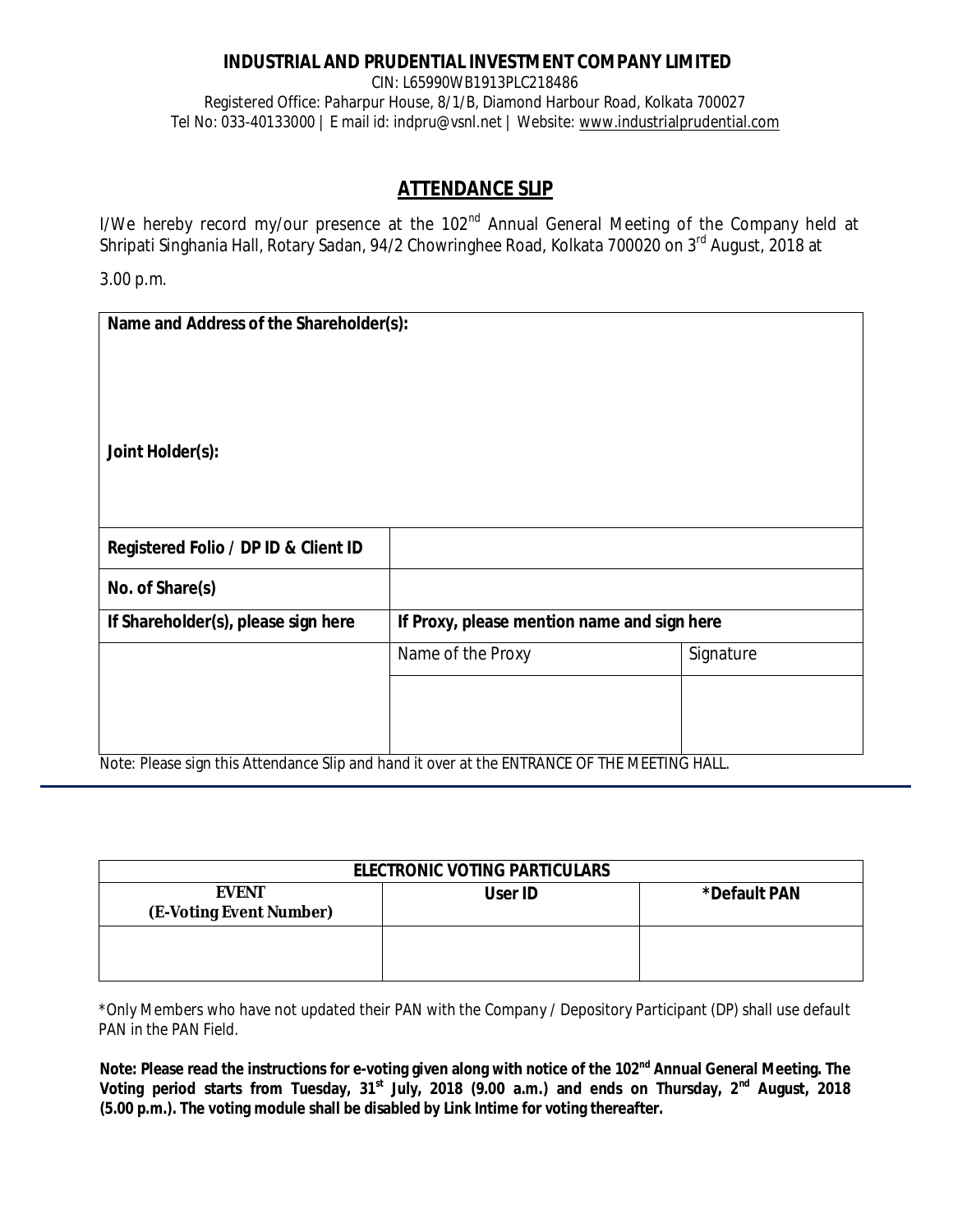#### **INDUSTRIAL AND PRUDENTIAL INVESTMENT COMPANY LIMITED**

#### CIN: L65990WB1913PLC218486 Registered Office: Paharpur House, 8/1/B, Diamond Harbour Road, Kolkata 700027 Tel No: 033-40133000 | E mail id: indpru@vsnl.net | Website: www.industrialprudential.com **BALLOT FORM**

**Serial No.:**

| Name and Address of the Sole/ First named<br>Shareholder as registered with the Company                                 |  |
|-------------------------------------------------------------------------------------------------------------------------|--|
| Name(s) of the joint Shareholder(s), if any,<br>registered with the Company                                             |  |
| Registered Folio No./DPID No.* & Client ID No.*:<br>(*Applicable to Investors holding shares in<br>dematerialized from) |  |
| Number of shares held                                                                                                   |  |

I/We hereby exercise my/our vote in respect of the following Resolution(s) to be passed at the 102<sup>nd</sup> Annual General Meeting of the Company to be held on Friday, 3<sup>rd</sup> August, 2018 at 3.00 p.m. at Shripati Singhania Hall, Rotary Sadan, 94/2 Chowringhee Road, Kolkata 700020 on in respect of the businesses as stated in the Notice dated 27<sup>th</sup> April, 2018 by conveying my / our assent or dissent to the said resolution(s) by placing the tick (√) mark in the appropriate column below:

| Item<br>No | <b>Particulars of Resolutions</b>                                                                                                                                                                         | No<br><b>of</b><br><b>Shares</b><br>held | I/We<br>assent | I/We<br><b>Dissent</b> |
|------------|-----------------------------------------------------------------------------------------------------------------------------------------------------------------------------------------------------------|------------------------------------------|----------------|------------------------|
|            | <b>ORDINARY BUSINESS</b>                                                                                                                                                                                  |                                          |                |                        |
|            | Adoption of the Audited Financial Statements [standalone and consolidated] for the<br>financial year ended March 31, 2018 together with the Reports of the Board of Directors<br>and the Auditors thereon |                                          |                |                        |
| 2          | To declare dividend                                                                                                                                                                                       |                                          |                |                        |
| 3          | To re-appoint Mr. Gaurav Swarup (DIN 00374298), retiring by rotation                                                                                                                                      |                                          |                |                        |
| 4          | To ratify the appoint of the existing auditors, and fix their remuneration                                                                                                                                |                                          |                |                        |
|            | <b>SPECIAL BUSINESS</b>                                                                                                                                                                                   |                                          |                |                        |
| 5          | To appoint Mr. Varun Swarup as a director                                                                                                                                                                 |                                          |                |                        |
| 6          | To appoint Ms. Devina Swarup as a director                                                                                                                                                                |                                          |                |                        |
| 7          | To approve amendment of the Articles of Association                                                                                                                                                       |                                          |                |                        |
| 8          | To approve Scheme of Amalgamation with wholly owned subsidiary                                                                                                                                            |                                          |                |                        |

**Place:**

 **Telephone / Mobile No.:**

**Date:**

**E- mail ID:** 

**Signature of Member / Proxy**

#### **ELECTRONIC VOTING PARTICULARS (Applicable for individual members only)**

| : IN<br>ע -<br>vant.<br>Number)<br>inv<br>Œ.<br>. . \/ ( ) l<br>. | * Default PAN |
|-------------------------------------------------------------------|---------------|
|                                                                   |               |

Lettion those Members who have not updated their PAN with the Company / Depository Participant shall use Default PAN in the PAN Field.